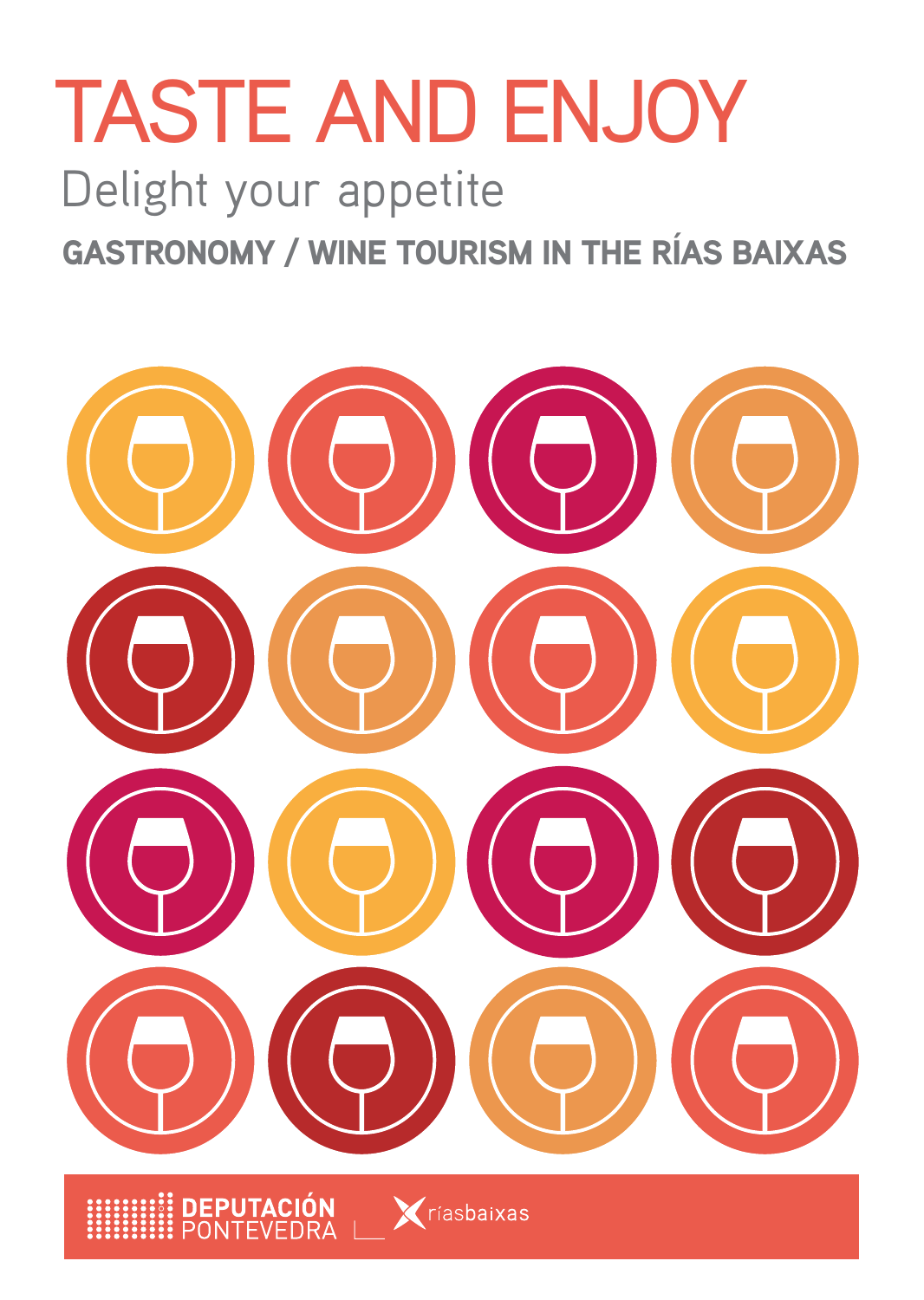

Published by: **Turismo Rías Baixas - Diputación de Pontevedra** Photography by: **Archivo Turismo Rías Baixas** Design and layout by: **Anónimo Advertising** Legal deposit: VG 403-2017



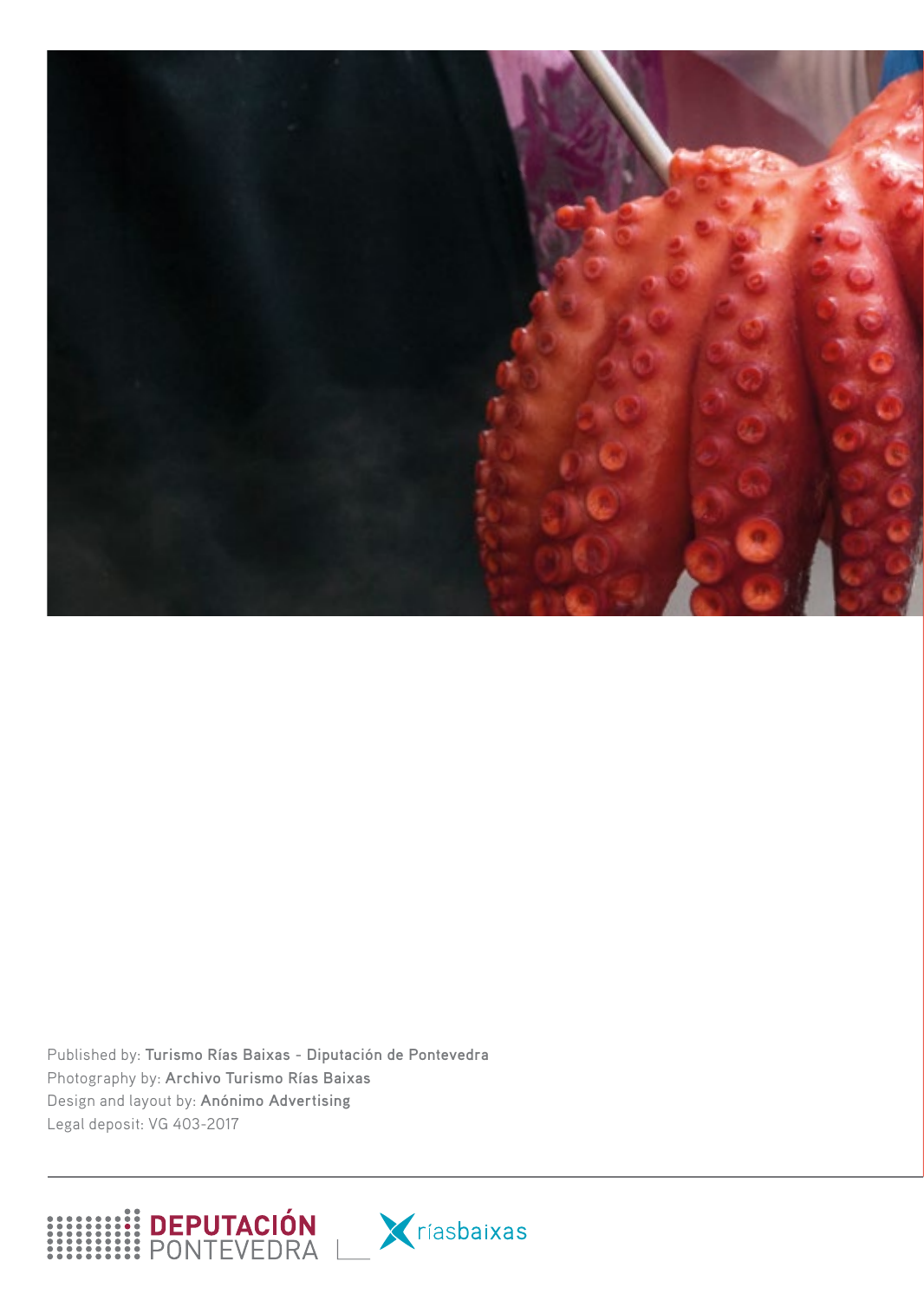# **A world of sensations**

GASTRONOMY / WINE TOURISM IN THE RÍAS BAIXAS

Perhaps you didn't know, but the **Rías Baixas** constitute the area with the greatest flow of gastronomy tourism in the whole of Galicia. And this is mainly due to the **quality of the raw materials** in the Rías Baixas. The Atlantic Ocean offers a wide range of quality products, from which we extract our famous fish and seafood, renowned worldwide. Pontevedra's green forests and fields are the origin of a number of important products such as "cogumelos" (wild mushrooms in Galician). Not forgetting our exceptional **beef, lamb, poultry and pork,** all of which can be washed down with one of our great D.O. Rías Baixas wines. Has this whet your appetite? Well, you know what you can do: come and **get a taste of the Rías Baixas.**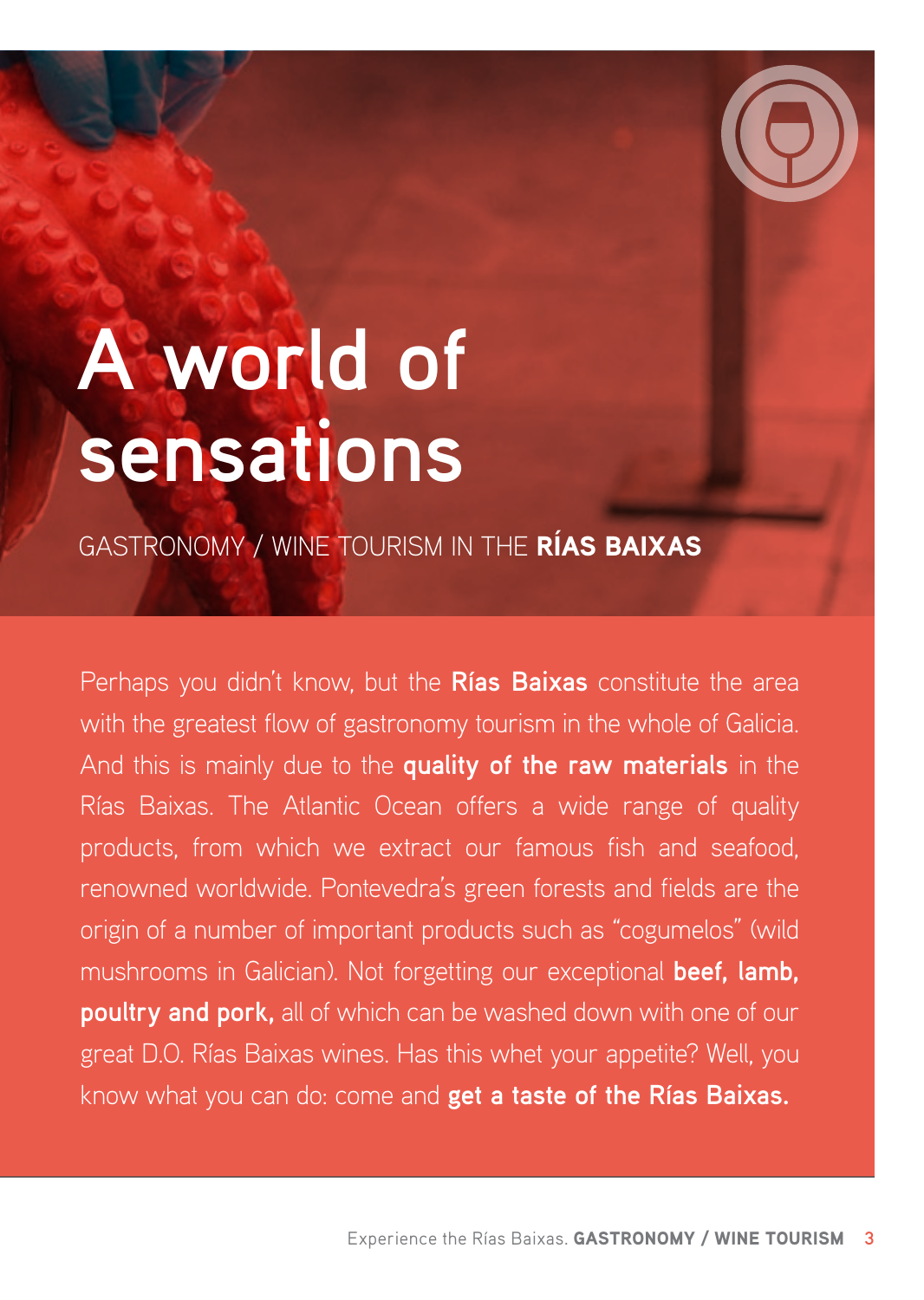



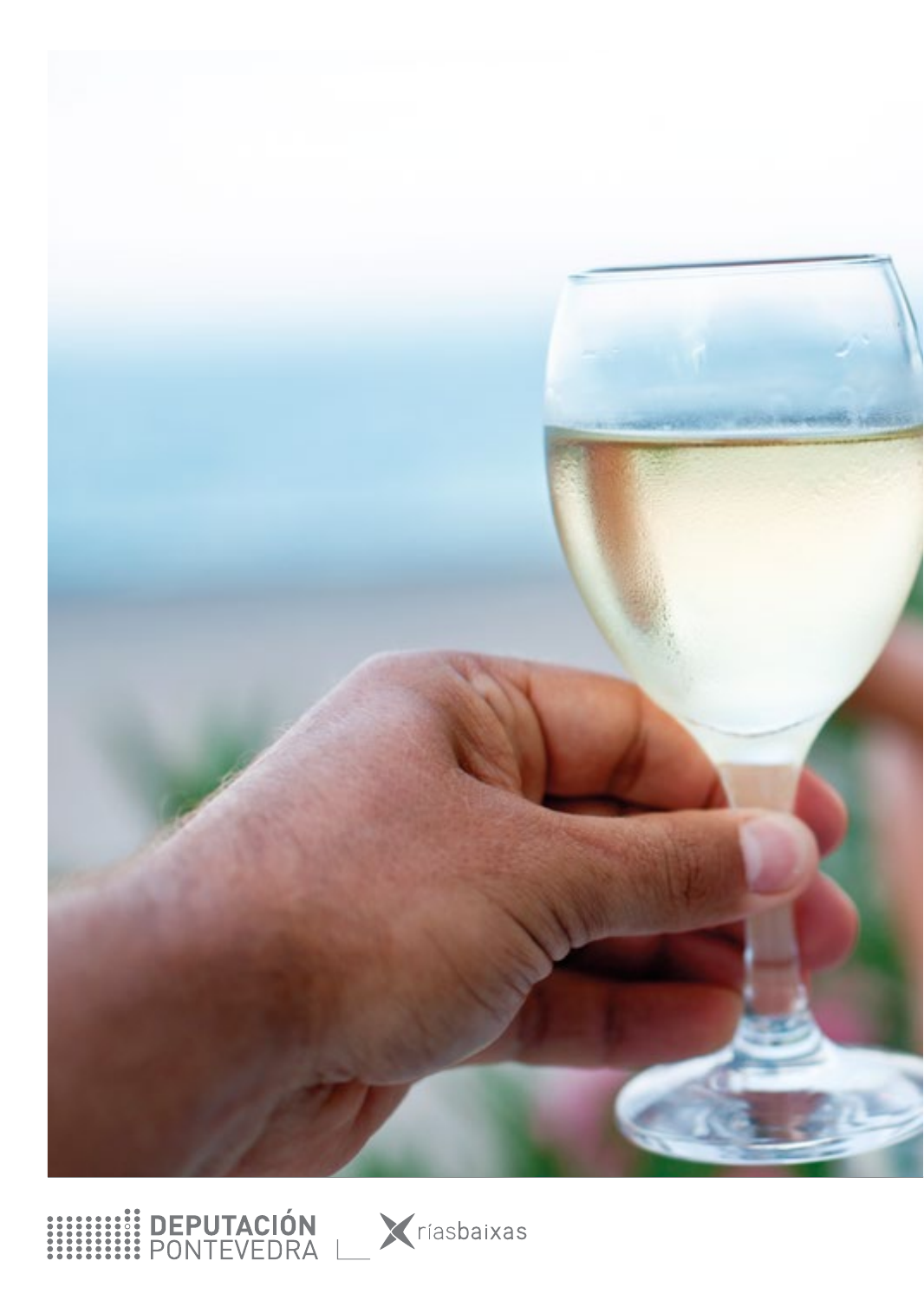#### INDEX

#### P. 6 QUALITY PRODUCTS OF RÍAS BAIXAS

- Protected geographical indication products (PGI)
- Products with protected designation of origin (PDO)
- Spirit drinks with a protected geographical indication
- Wines

#### OUR MARINE PRODUCTS

- Seafood
- Fish

#### GASTRONOMIC EVENTS: 365 DAYS OF FLAVOUR

- Gastronomic festivals of National Tourist Interest
- Gastronomic festivals of Galician Tourist Interest

#### SIGNATURE CUISINE WITH A STAR: RECIPES

- Scallops wrapped in cured meat skin and cornbread. By Antonio Botana
- Galician stew in its potatoe. By Xosé Cannas
- Marinated scallops on guacamole and their coral. By Pepe Solla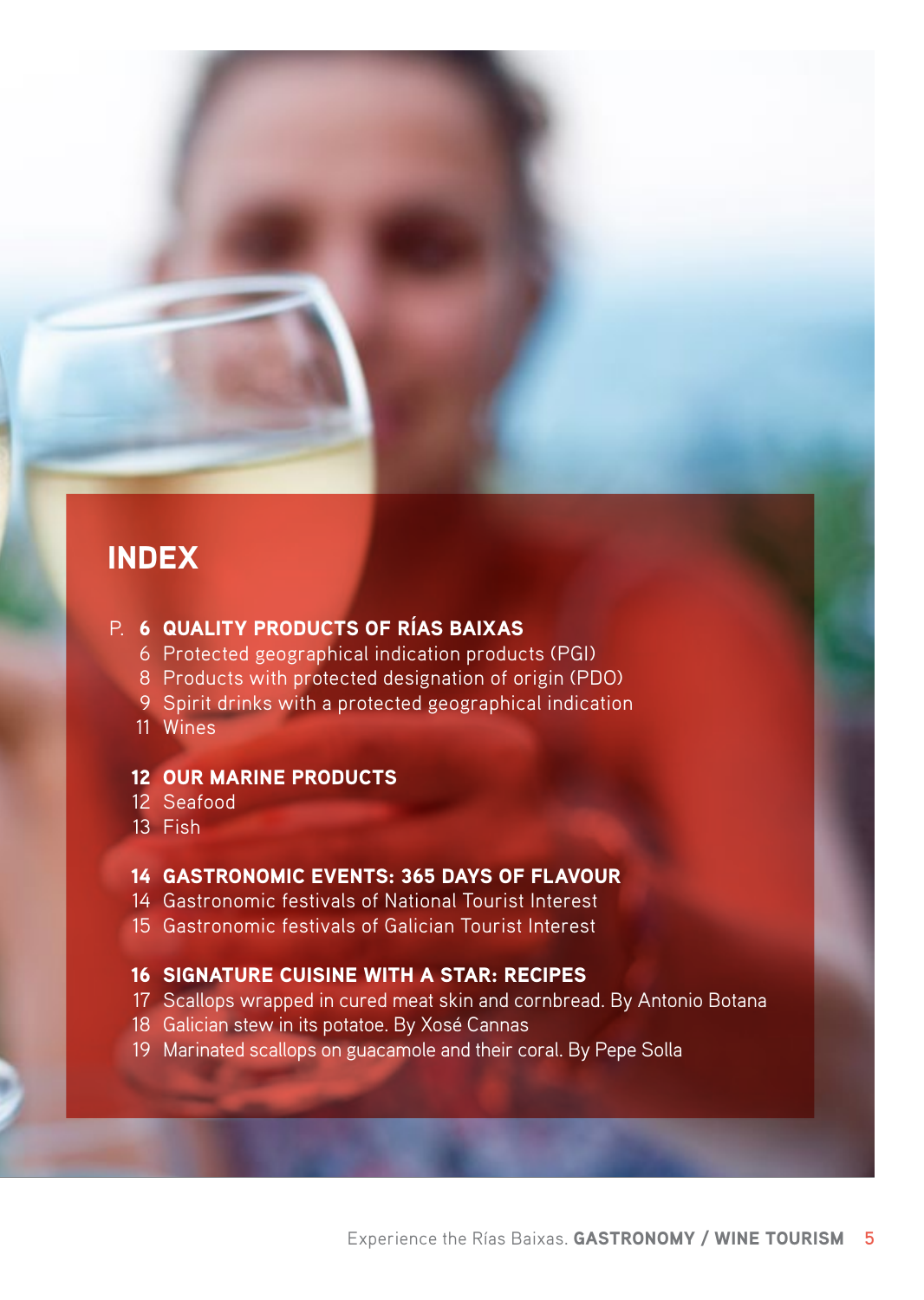# Rías Baixas quality products

## Protected geographical indication products (PGI)

#### GALICIAN BEEF

The "rubia gallega" (Galician "rubia" breed) stands out as the genuinely autochthonous beef from the northwest of Spain. The "Galician Beef" quality seal guarantees that the cows have been fed correctly and that the use of any products that could interfere with normal growth rate and development has been prohibited. The result? An extraordinarily tender and juicy meat, which more than meets the requirements of the most exquisite and demanding palates in search of unique and special sensations when eating beef.

More information at: **www.terneragallega.com**



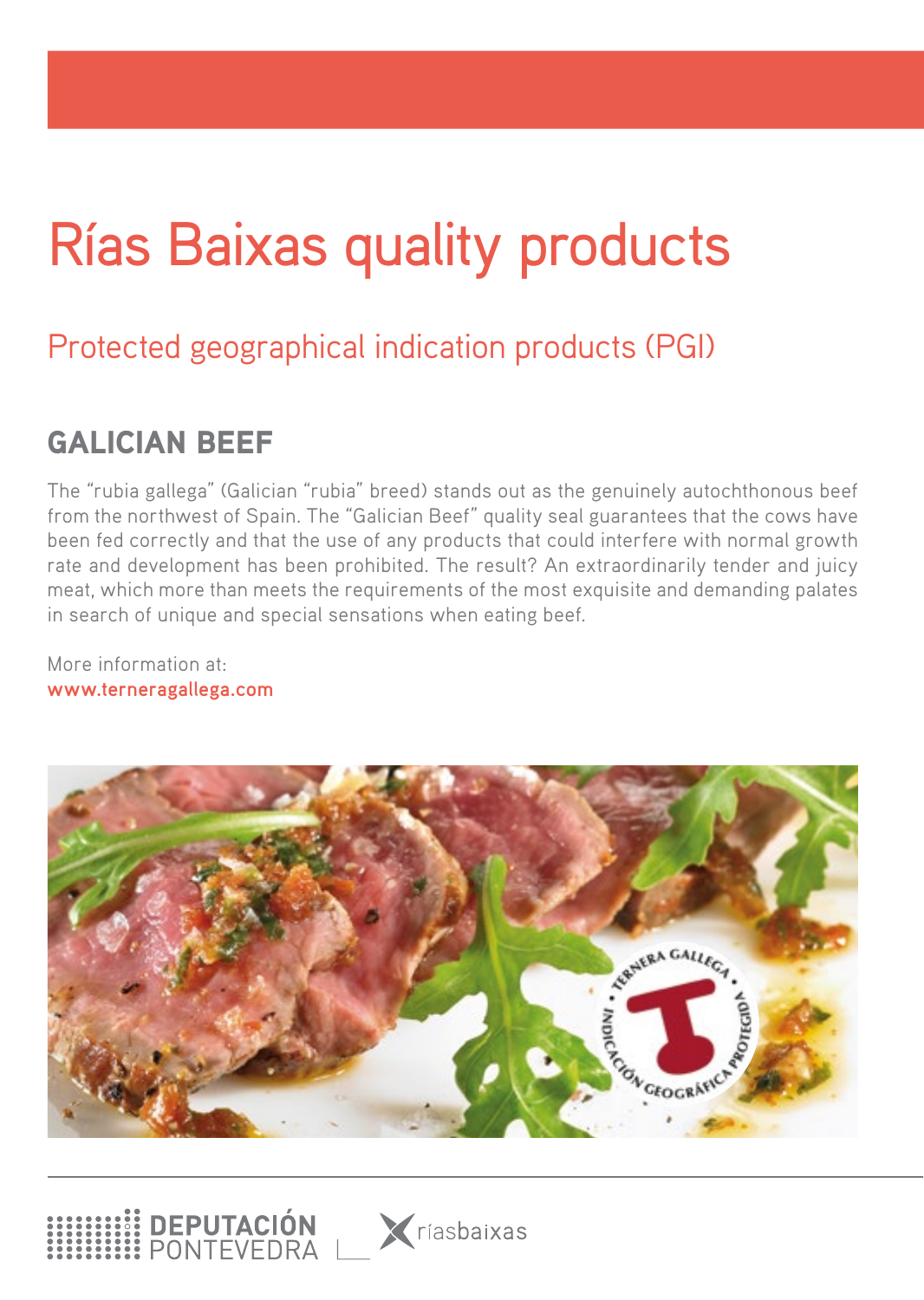#### GASTRONOMY / WINE TOURISM IN THE RÍAS BAIXAS

#### GALICIAN HONEY

Galician honey is a natural and fresh product made using the traditional methods of years gone by. The climate in the Rías Baixas is especially benevolent and mild, with the influence of sea winds which provide for a rich and varied flora, generating the conditions for monofloral honey production as well as a wide range of thousand flower honeys.

The apiaries tend to be small and artisanal, looked after and pampered with great care, ensuring the highest quality in the extraction and packing processes.

More information at: **www.mieldegalicia.org**



#### SHOULDER OF PORK

Galician "lacón" is the meat obtained from the shoulders of the pig after processing, which involves the salting, washing, standing and curing phases. "Lacón" consumption is a deeply-rooted tradition in Galicia and throughout the Rías Baixas, and is associated with special times of the year, such as Christmas Eve. Its flavour is unique and it perfectly defines Galician culture.

More information at: **www.crlacongallego.com**

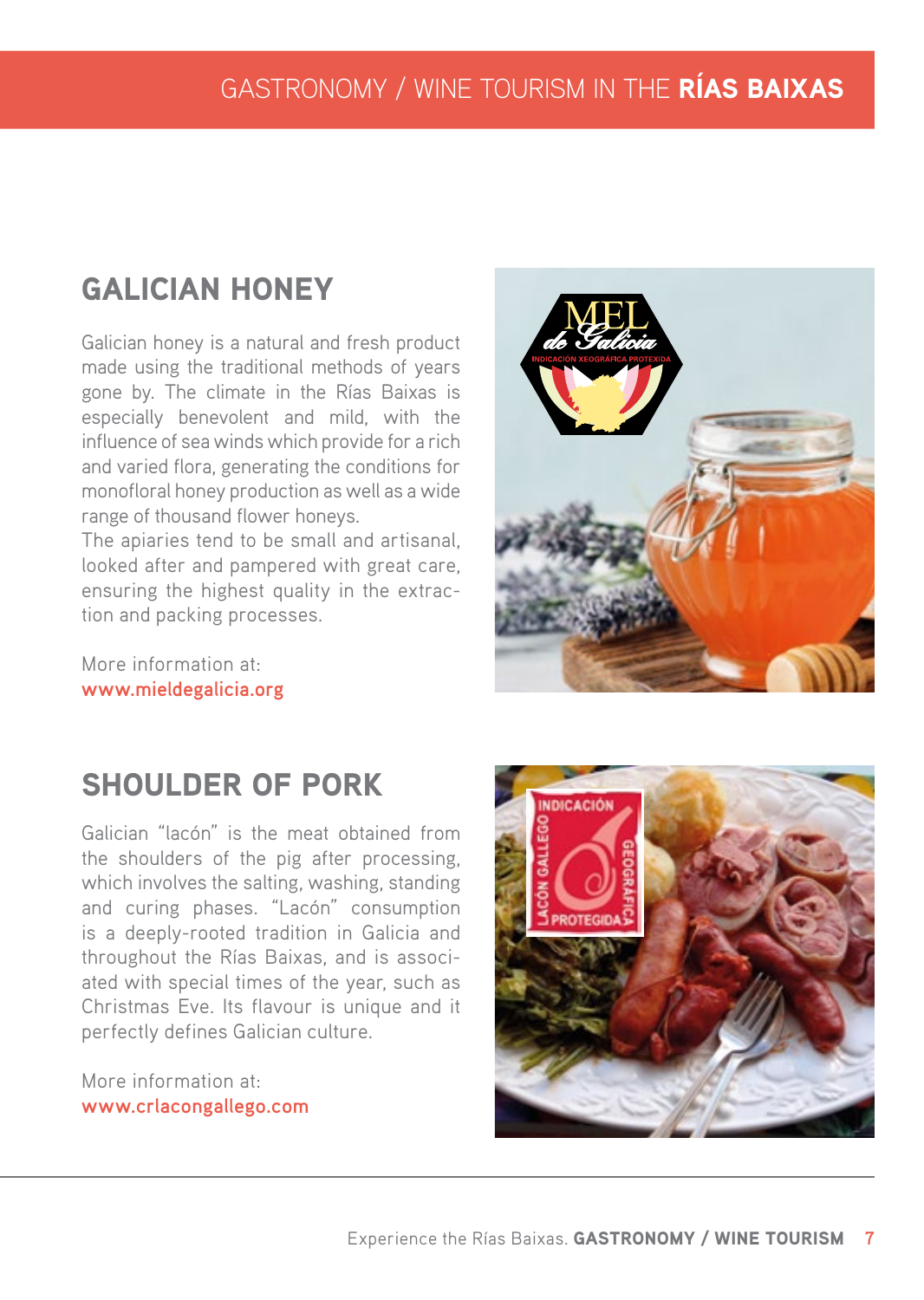

## Products with protected designation of origin (PDO)

## GALICIAN MUSSELS

Only the mussels that come from the Galician rías can bear the trademark "Galician Mussel" on the label as a hallmark of its exclusiveness.

The Galician Mussel is synonymous with a traditional and natural mussel farming method and it boasts some special characteristics relating directly to the area in which it breeds. The Rías Baixas are one of the most important deposits of phytoplankton – mussels' main food source – in the world, and it is this characteristic that lends the Galician Mussel its unique texture, taste and colour, differentiating this raw material from any other and from any other origin.

**X** ríasbaixas

More information at **www.mexillondegalicia.org**

**HI DEPUTACIÓN**<br>HI PONTEVEDRA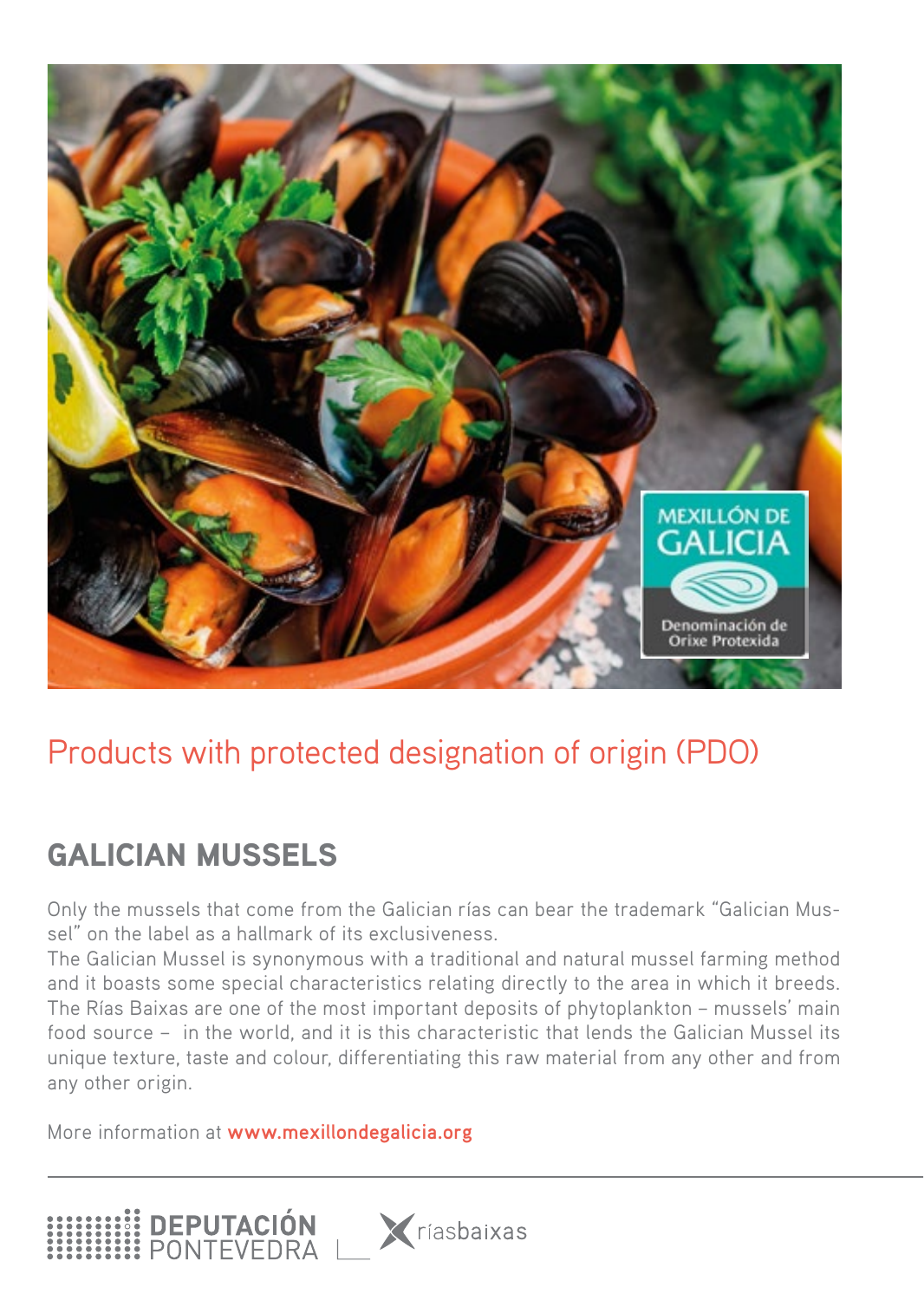## Spirit drinks with a protected geographic indication

#### LIQUOR DISTILLED FROM GRAPE REMAINS

"Orujo" is the liquor obtained by distilling the remains of grapes harvested in the vineyards of Galicia, with suitable quality and characteristics. Bearing in mind the reputation and tradition of the production sub-areas (which coincide with the D.O. of Galician wines), Galician "orujo" is protected by the Geographical Denomination "Orujo de Galicia" / "Augardente de Galicia".

#### GALICIAN HERBAL LIQUOR

Spirit drink made from the "aguardiente" liquor, and protected by the Geographical Denomination "Orujo de Galicia" / "Augardente de Galicia". Through the maceration and/or distillation of the alcohol, a minimum of three plant species apt for food products is used, lending it its characteristic flavour.

#### GALICIAN COFFEE LIQUEUR

One of Galicia's most highly-acclaimed liquors, this coffee liqueur is a traditional spirit drink made with ethyl alcohol of agricultural origin and through the maceration of natural roast coffee beans. With its distinctive flavour, Galician coffee liquor is protected by the Geographical Denomination "Orujo de Galicia" / "Augardente de Galicia".

#### GALICIAN HERBAL LIQUEUR

Made from the "aguardiente" liquor, it is similar to the "Augardente de Hierbas" and is also protected by the Geographical Denomination "Orujo de Galicia" / "Augardente de Galicia". It has a highly traditional flavour thanks to the combination of a variety of herbs and its alcohol content ranges from 20 %-40 % ABV.

More information at **www.orujodegalicia.org**









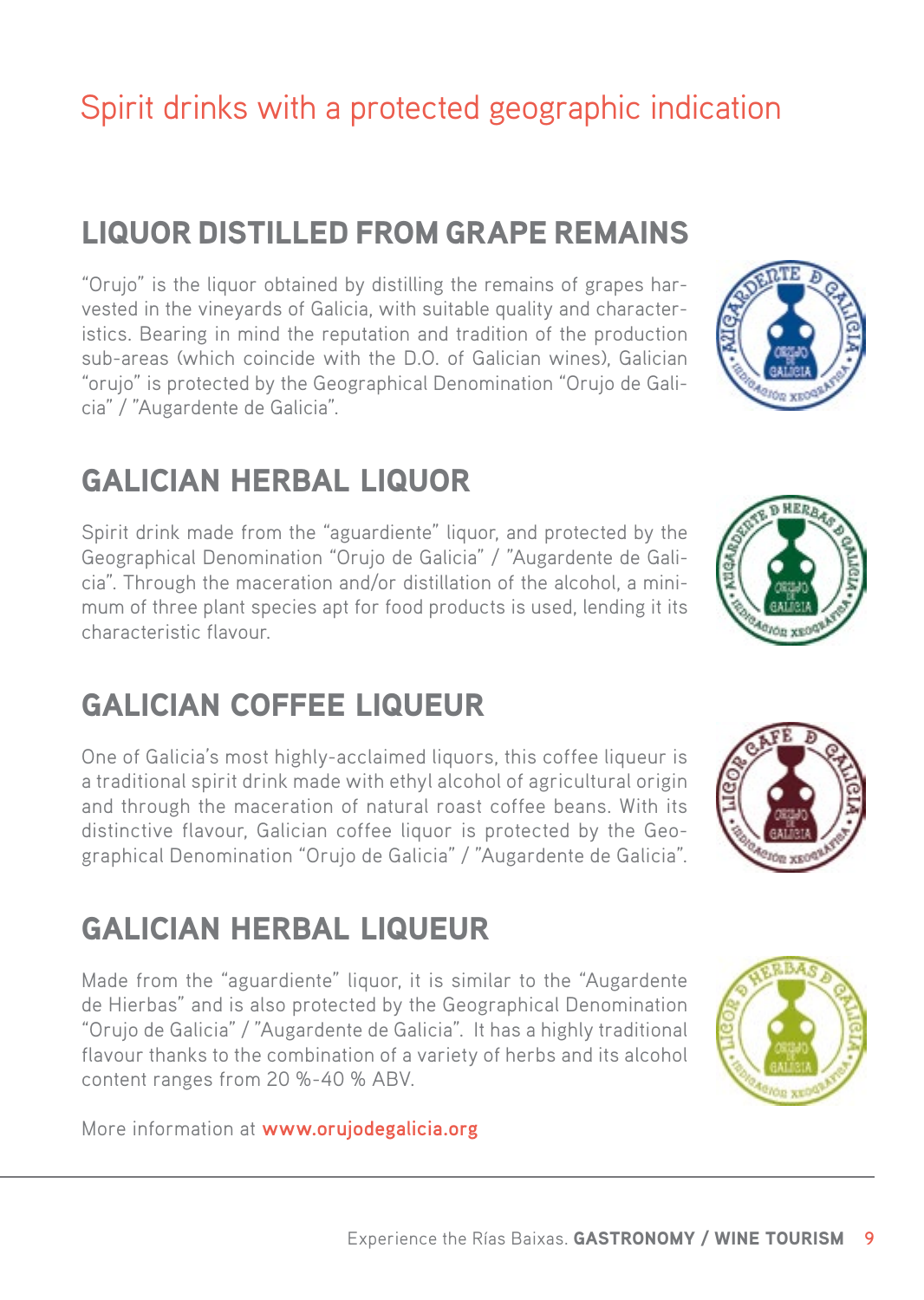

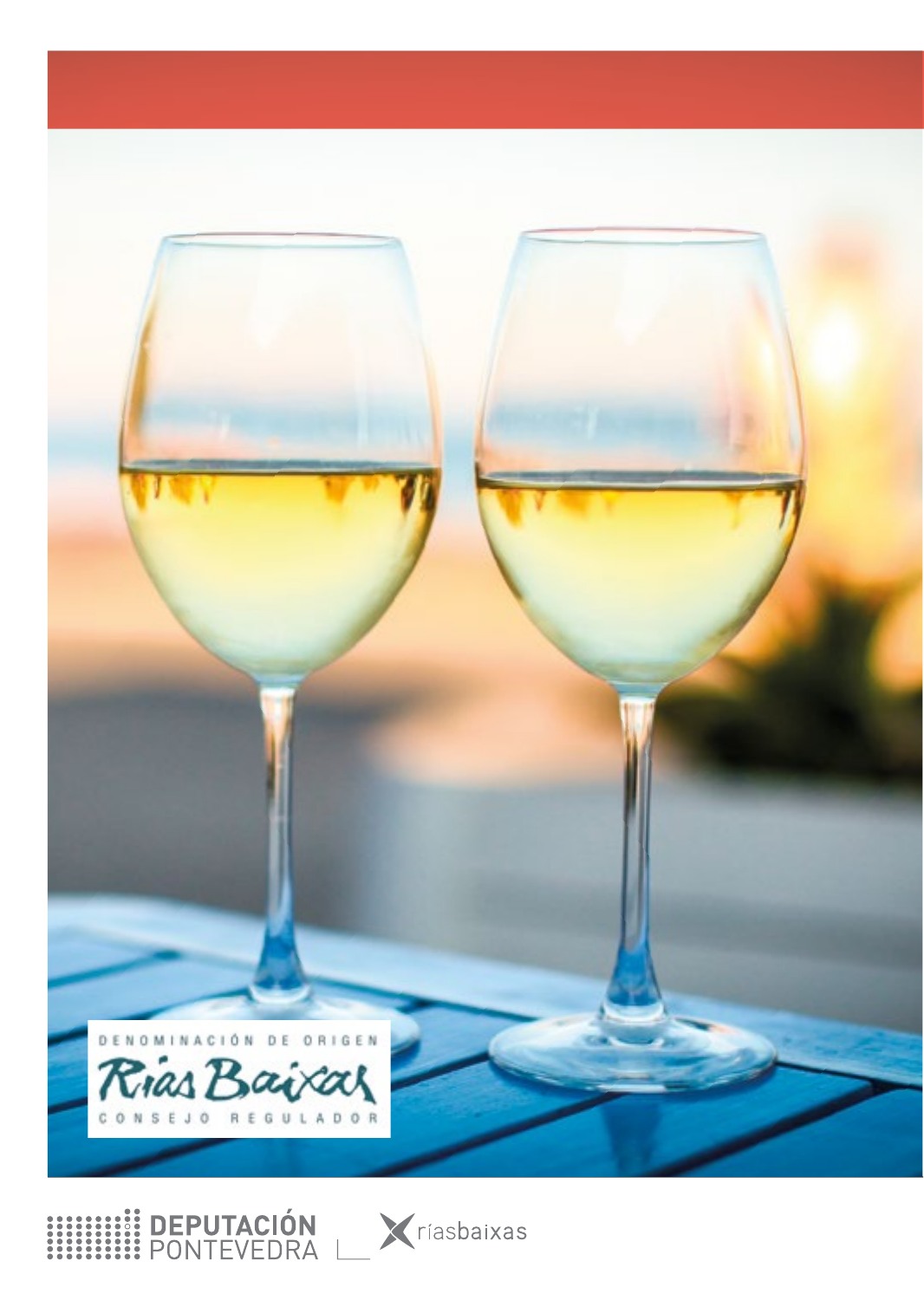# **Wines** D.O. RÍAS BAIXAS

### Products with protected designation of origin (PDO)

The **Denomination of Origin Rías Baixas** receives the name of the area where it is based: the southern area of the Galician rías, coinciding with the area of the province of Pontevedra. This place is characterised by its mild Atlantic climate, benevolent for the production of these wines which accompany fish, seafood and the latest creations in sea cuisine to perfection. D.O. Rías Baixas wines are ideal for enjoying as an aperitif or as part of a more refined gastronomic experience.

There are **five sub-areas that fall within this D.O.** with different characteristics **(Val do Salnés, Condado de Tea, Soutomaior, O Rosal and Ribeira do Ulla),** and wine is produced exclusively using grapes of the following varieties:

- Preferential white varieties: albariño, loureira branco or marqués, treixadura and caíño branco.
- Preferential red varieties: caíño tinto, espadeiro, loureira tinta and sousón.
- Authorised white varieties: torrontés and godello.
- Authorised red varieties: mencía, brancellao, pedral and castañal.

The D.O. Rías Baixas white wines are dry, aromatic and crisp, with flavours of honeysuckle and fruit and a long and fine aftertaste.

The **O Rosal and Condado do Tea** wines are personalised, in that their composition includes the loureira and treixadura varieties, respectively. They have intense aromas and a slight acidity, but are pleasant and attractive.

**Wine tourism in the Rías Baixas is renowned internationally.** This is because the Rías Baixas is a land of taste in which their vineyards reflect a colour scheme unique to such beautiful countryside.

More information at the D.O. Rías Baixas Regulatory Council: **www.doriasbaixas.com**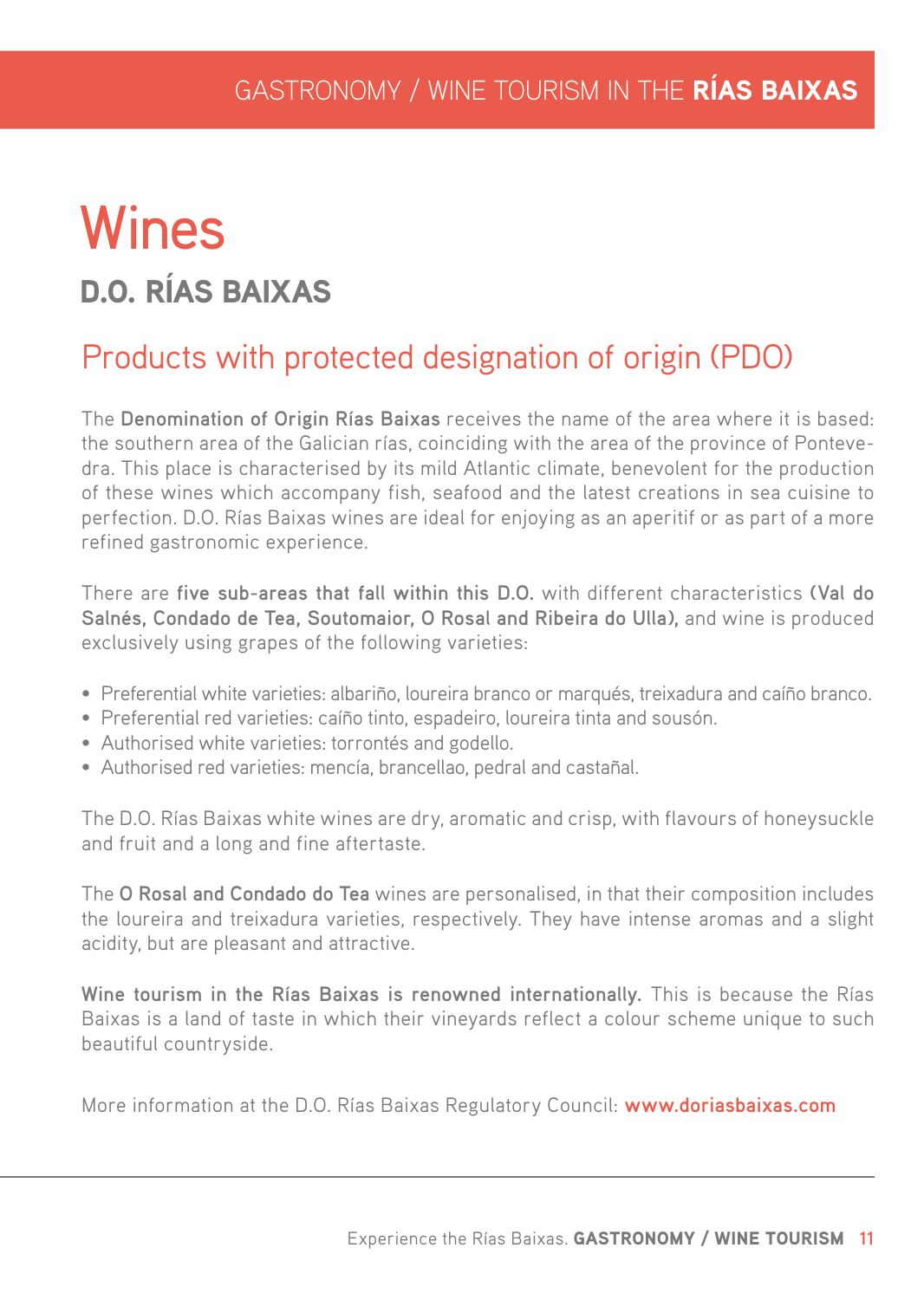

# Our marine products

## SEAFOOD

**EN DEPUTACIÓN<br>EN PONTEVEDRA** 

If we talk about the Rías Baixas' seafood, apart from the mussel with its denomination of origin (the star product), a wide range of highly-valued species exist in the region.

CLAM: It normally lives buried in the sand in intertidal areas. Four types of clams are to be found in the Rías Baixas: grooved carpet shell, Japanese carpet shell, banded carpet shell and pullet carpet shell. The clam from Carril, in Vilagarcía de Arousa, is the most renowned and highly-regarded by knowledgeable clam eaters.

COCKLE: Increasingly abundant on our shores, cockles have seen a revival as one of the most typical and delicious products in the Rías Baixas.

**X** ríasbaixas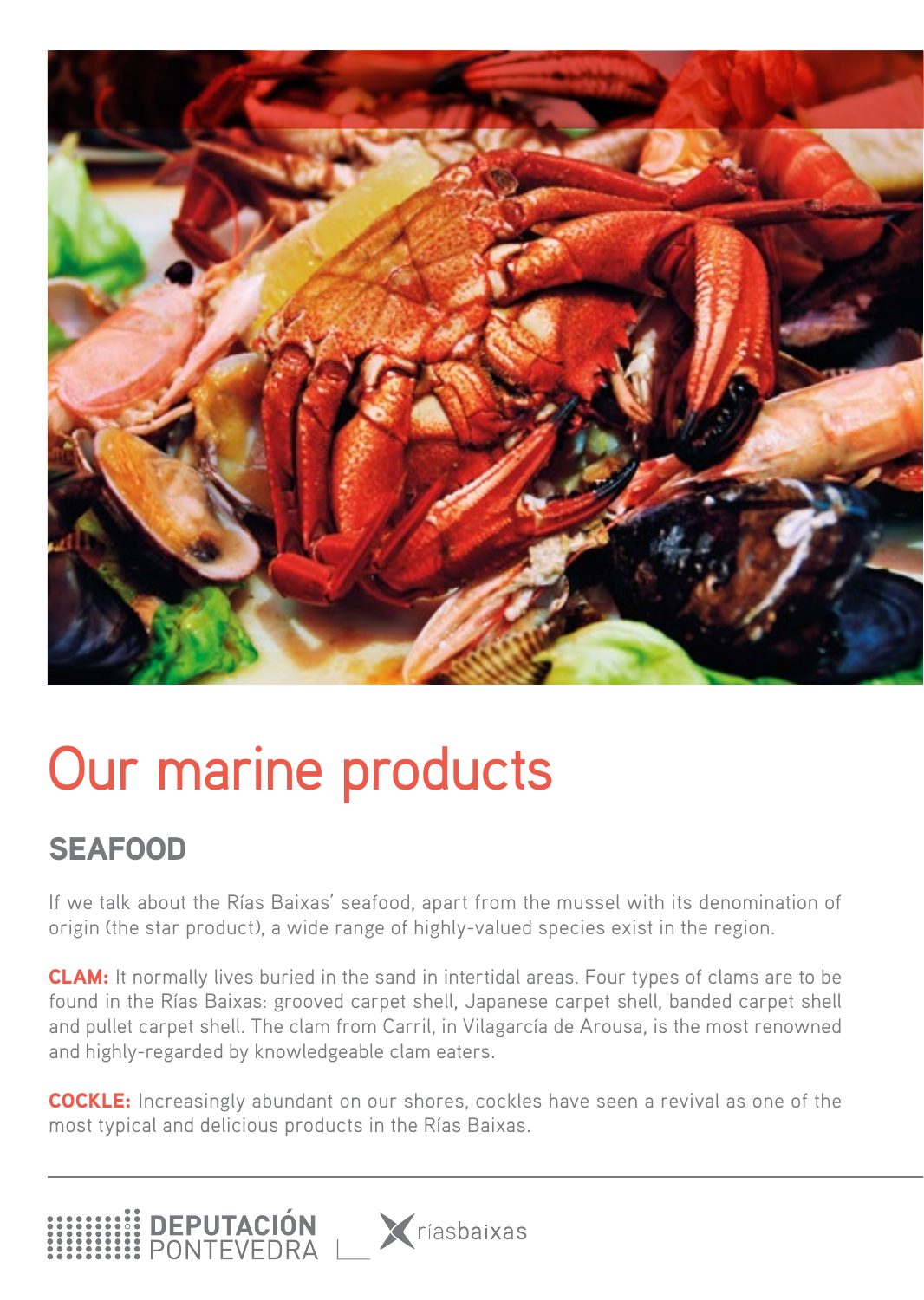**OYSTER:** Considered one of the most exquisite of all seafoods. Due to its scarcity, it is farmed on rafts and in shallow waters. The most well-known oyster is from Arcade, in Soutomaior.

**VELVET CRAB:** This crustacean features prominently among the Rías Baixas' wide range of seafood. It is brownish-grey in colour, is soft and velvety to the touch, and has a characteristic taste. It is the star product of many recipes.

**SPIDER CRAB:** Similarly to the velvet crab, it provides us with different and novel tastes, from its delicate claw meat to the more robust flavour of its internal body meat. We can distinguish between the male and the female by the topside of its shell: the female has a wider and rounder topside; and the male has a narrower and longer topside.

**BARNACLE:** This highly-esteemed product is born embedded into rocks and withstands being battered by the waves, capturing the taste of the sea during this battle and incorporating the flavour in its meat, to the delight of barnacle-eaters.

**LOBSTER:** One of the most coveted species of our waters. In the Rías Baixas, it is called the spiny lobster.

#### FISH

**SEA BASS:** Highly-regarded and with a high market value. It is usually served grilled, baked or in a stew. For many diners, the best time of the year to enjoy sea bass is from August to March, and the most prized part is the head.

MONKFISH: Also known as "toad fish", as its head resembles that of a toad. Its meat is firm, robust in taste and it has few bones.

**XOUBAS:** This is the name used to describe sardines when they are small. One of Galicia's star dishes from the feast of St. John onwards throughout the summer, along with grilled sardines.

**TURBOT:** One of the Rías Baixas' most exquisite species of flat fish. Easy to clean and cook.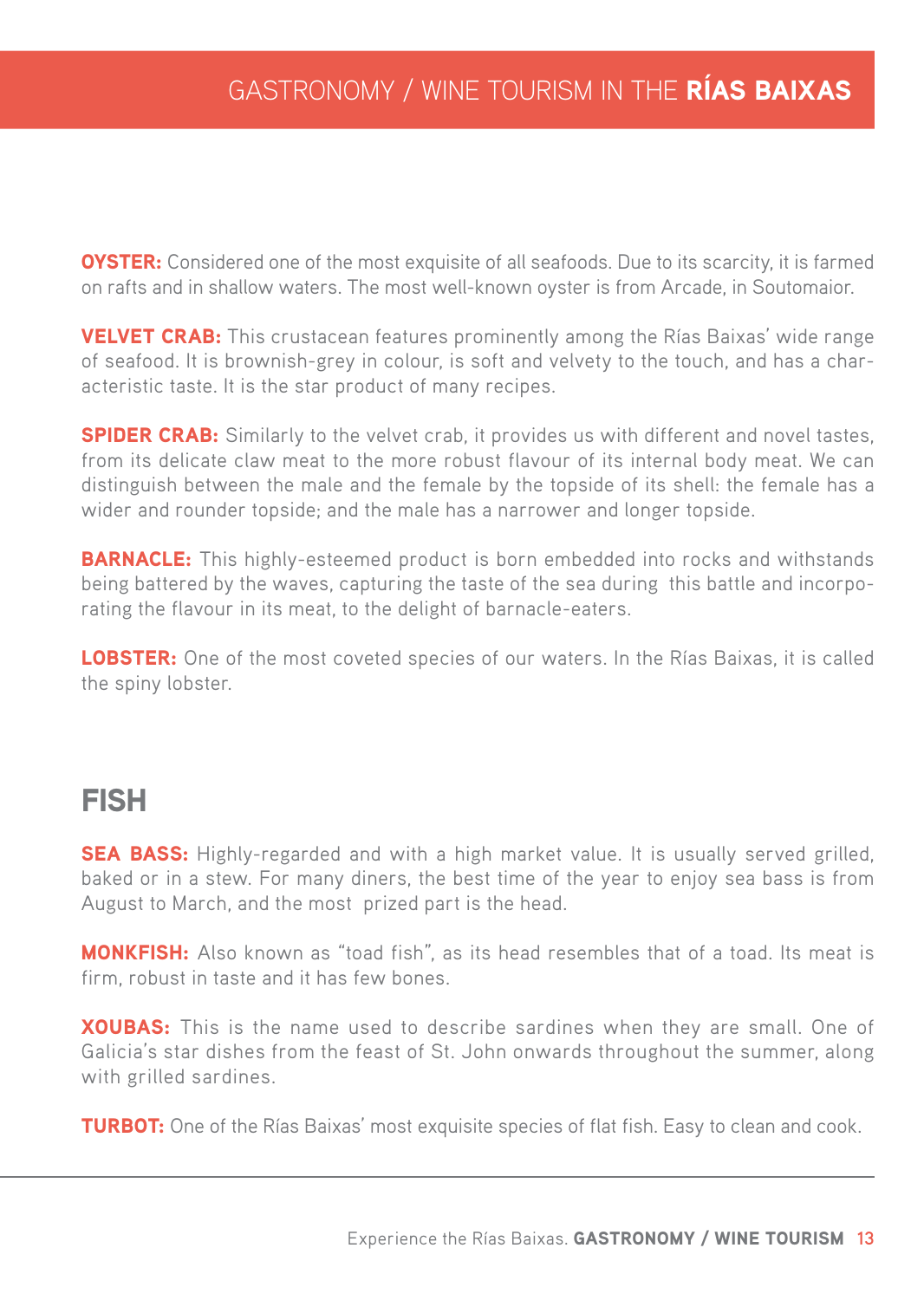

# 365 Days of flavour GASTRONOMIC EVENTS

## Gastronomic festivals of National Tourist Interest

**"Cocido" festival in Lalín Lalín**. Weekend prior to the carnival

**Albariño festival Cambados.** First weekend in August

**Seafood festival in O Grove O Grove**. Second week in October

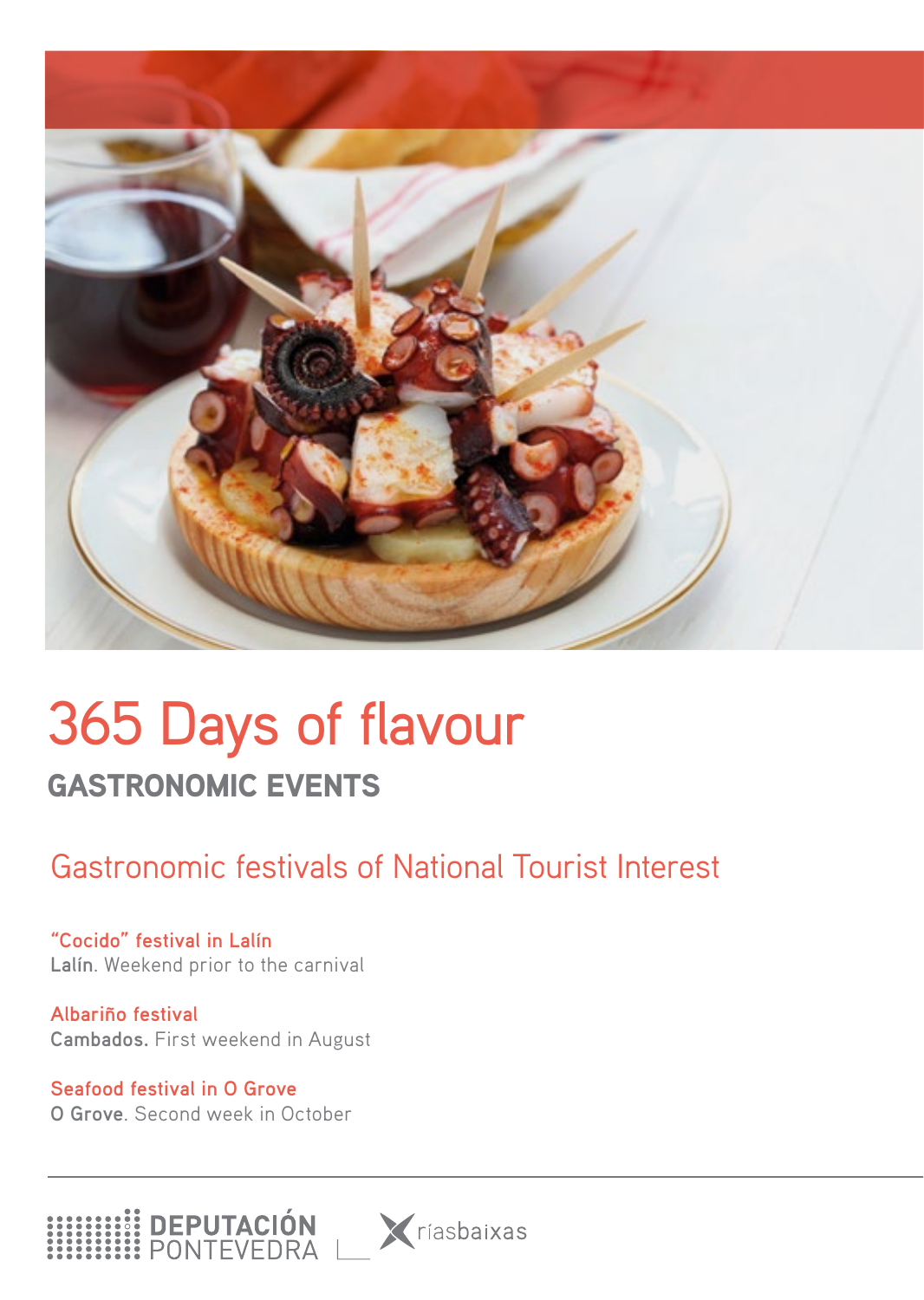#### Festivals of Galician Tourist Interest

**Pork shoulder with turnip greens festival Cuntis**. Sunday after the carnival

**Exaltation of the black corn Bueu**. Last weekend in March

**Cottage cheese and honey festival As Neves**. Good Friday

**Arcade oyster festival Soutomaior**. First weekend in April

**Lamprey festival Arbo**. Last weekend in April

**Cuttlefish festival Redondela**. Second weekend in May

**Salmon festival A Estrada**. Third weekend in May

**Trout festival Ponte Caldelas**. Last weekend in May

**Free-range cockerel festival Vila de Cruces.** Last weekend in May

**Lobster and sea cuisine festival A Guarda**. First weekend in July

**O Rosal wine festival O Rosal**. Third weekend in July **Scallop festival Cambados**. Third weekend in July

**Lamb roasted on a spit festival Moraña**. Last Sunday in July

**Spanish omelette festival in Laro Silleda**. First Friday in August

**Cockle and mussel festival Vilanova de Arousa**. Second week in August

**Cured ham festival A Cañiza**. 15 August

**Carril clam festival Vilagarcía de Arousa**. First Sunday after 15 August

**Bandeira savoury pie festival Silleda**. Third Saturday in August

**O Condado wine festival Salvaterra do Miño**. Last weekend in August

**Eel and "augardente" festival Valga**. Last weekend in August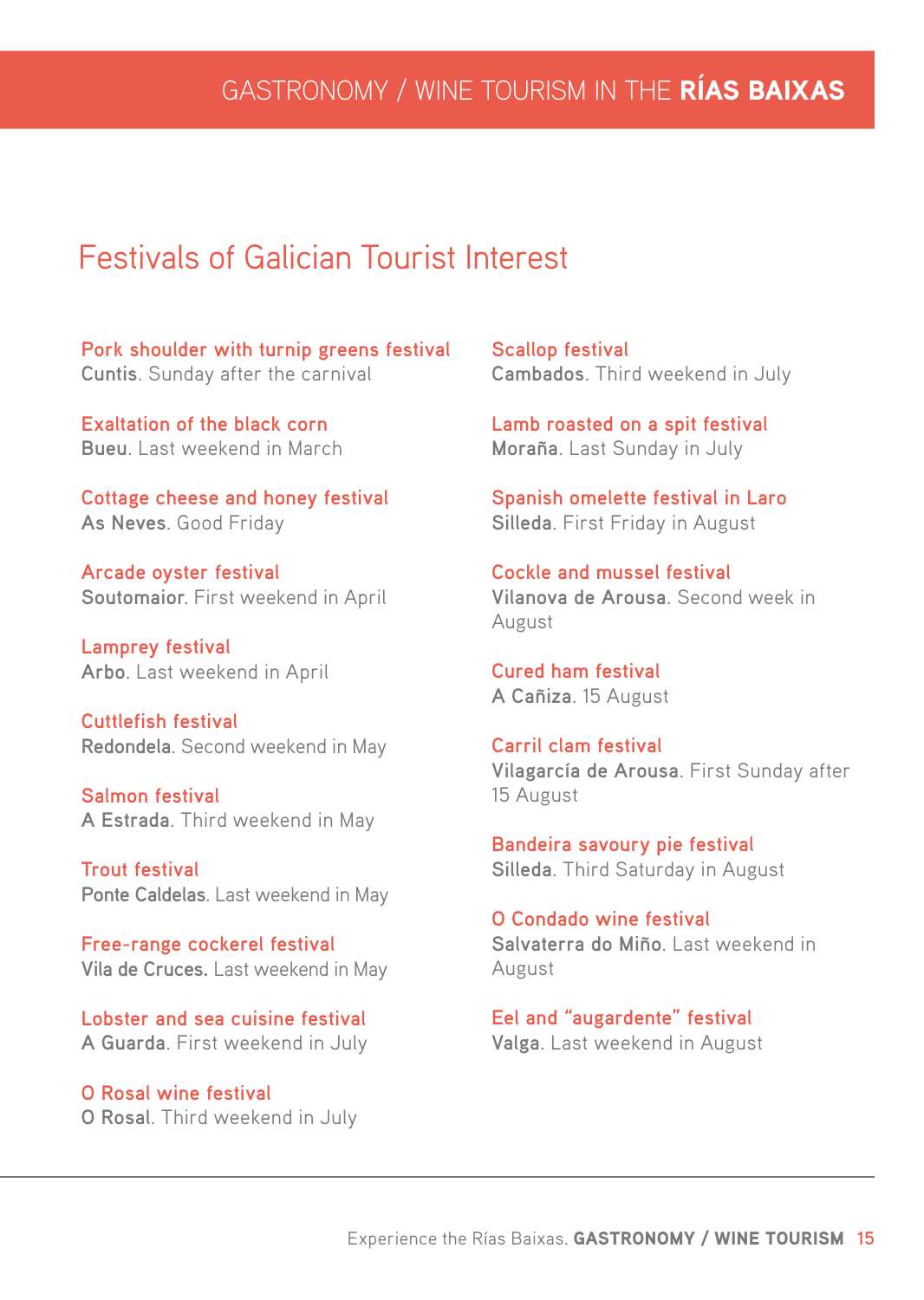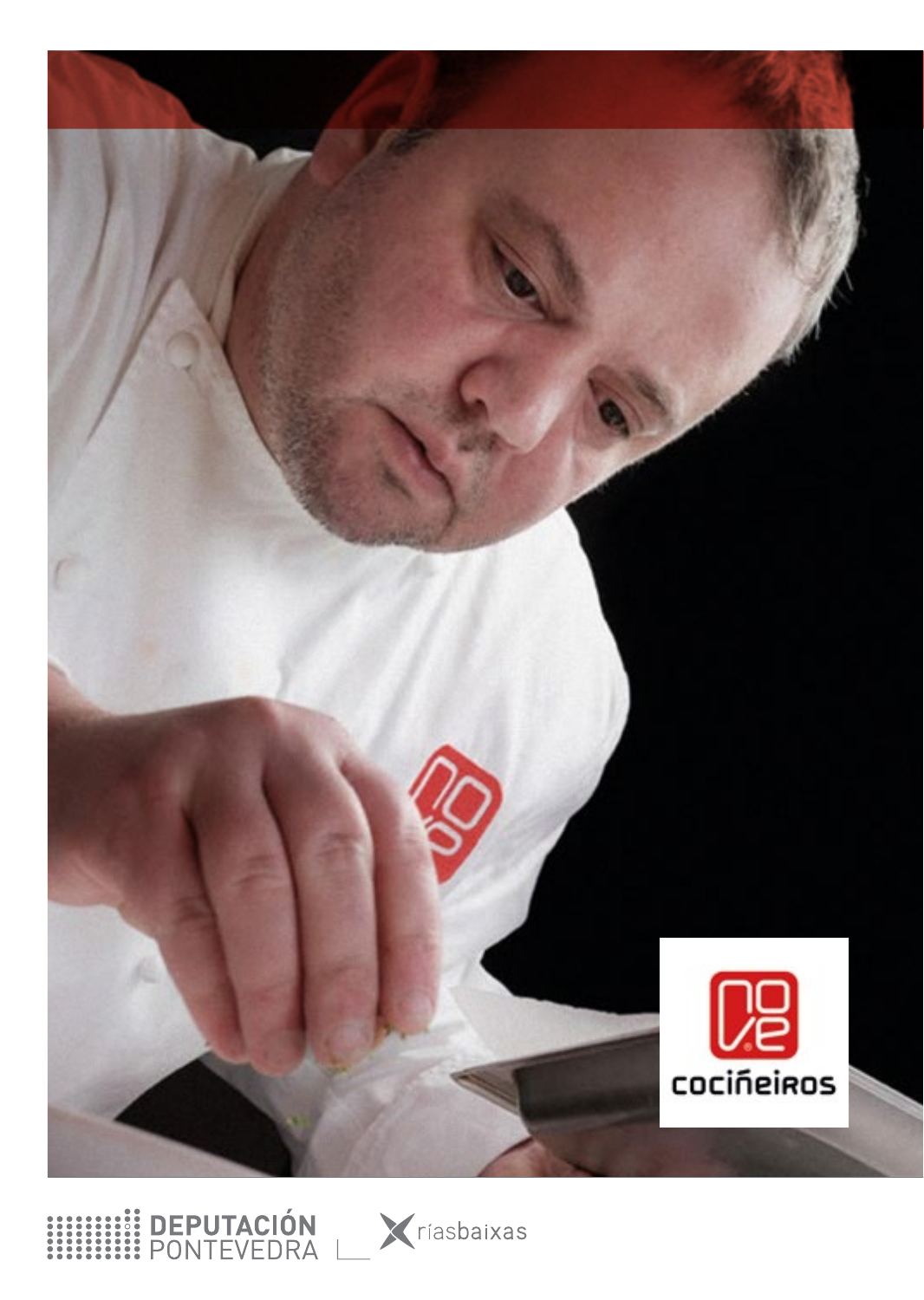# Signature cuisine with a star RECIPES

## **Scallop in cured meat skin and cornbread**  By Antonio Botana

**Restaurante Pandemonium (Cambados)**

INGREDIENTS:

4 scallops 200g "cecina" Soup spoon of salt ½ loaf of cornbread

#### PREPARATION:

**THE SCALLOPS.** Choose 4 large scallops, clean well, removing the coral, and leaving only the meat. Freeze a piece of the "cecina" to be finely grated almost to a dust. Place the scallops on a baking tray in a steam oven at a low temperature, covered in cling film so that the heat does not reach them directly. When they begin to heat, remove to be served warm.

**CORNBREAD.** Cut into thin slices and toast in a medium oven. Set aside.

**PRESENTATION.** Salt the scallops and coat with the "cecina" dust, like a skin, cut and place them on a plate with the thinly cut, crunchy cornbread.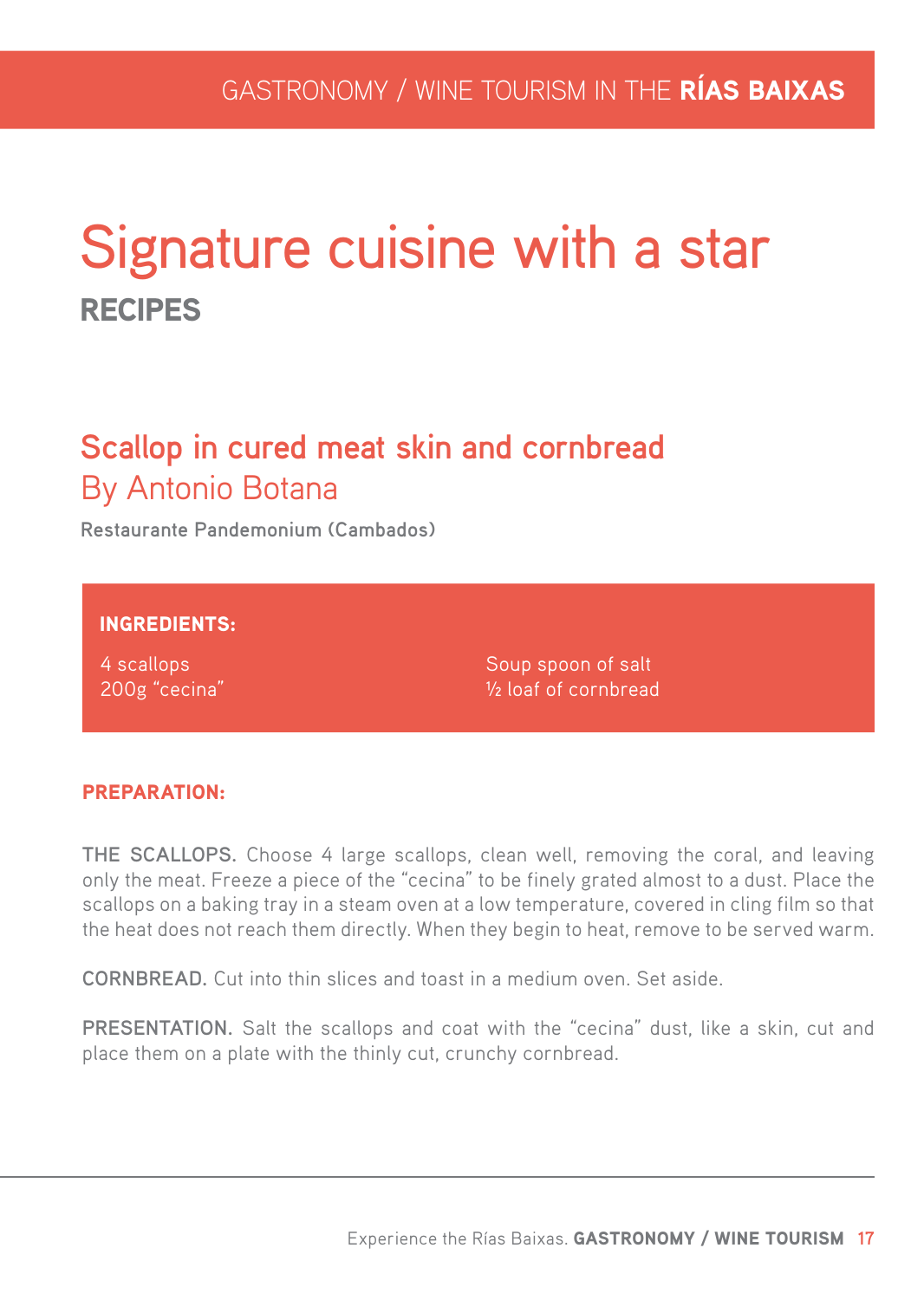# **Galician stew in its potatoe**

## By Xosé Cannas

**Restaurante Pepe Vieira (Poio) | \* Michelin star**

#### INGREDIENTS:

1 ham bone 1 beef bone ½ kg potatoes 400 g white beans 1 l "cocido" stock 5 l water 1 bunch of turnip greens 1 "cacheira" (salted pig's head) 1 rack of ribs Salted brisket (fatty pork) ½ kg chick peas 1 bay leaf 1 clove 10 potatoes (approx. 120g each) 500 ml sunflower oil 2 "chorizos"

#### PREPARATION:

**THE STOCK.** Place the ham, beef, "chorizos" and beans (which have been left to soak overnight) in a large pot to cook. Later, add the potatoes. Clean the turnip greens and cook in the stock until soft and set aside. When the stock is ready, let it cool. Then mash the potatoes, beans, turnip greens and stock (all together). Pass through a strainer and set aside.

**THE COCIDO.** The meat should be desalted over two days in plenty of water. Then cook for two hours approximately and set aside 2 litres of the water used.

**THE CHICKPEAS.** It is necessary to soak them for 24 hours. Drain and place in a pot to cook in 1 litre of the stock, along with the bay leaf and the clove.

**THE POTATOES.** Peel the potatoes and leave them round in shape. Then hollow them with a melon baller and fill them with the meat which has been taken off the bone and cut into pieces along with some of the chickpeas. Vacuum pack and cook for 30 minutes at 100º C.

**"CHORIZO" OIL.** Cut the "chorizos" into pieces and confit in oil at 95º C for 20 minutes. Strain the oil and set aside.

**PRESENTATION.** Serve the potato with a little "chorizo" oil and cover with the green stock.

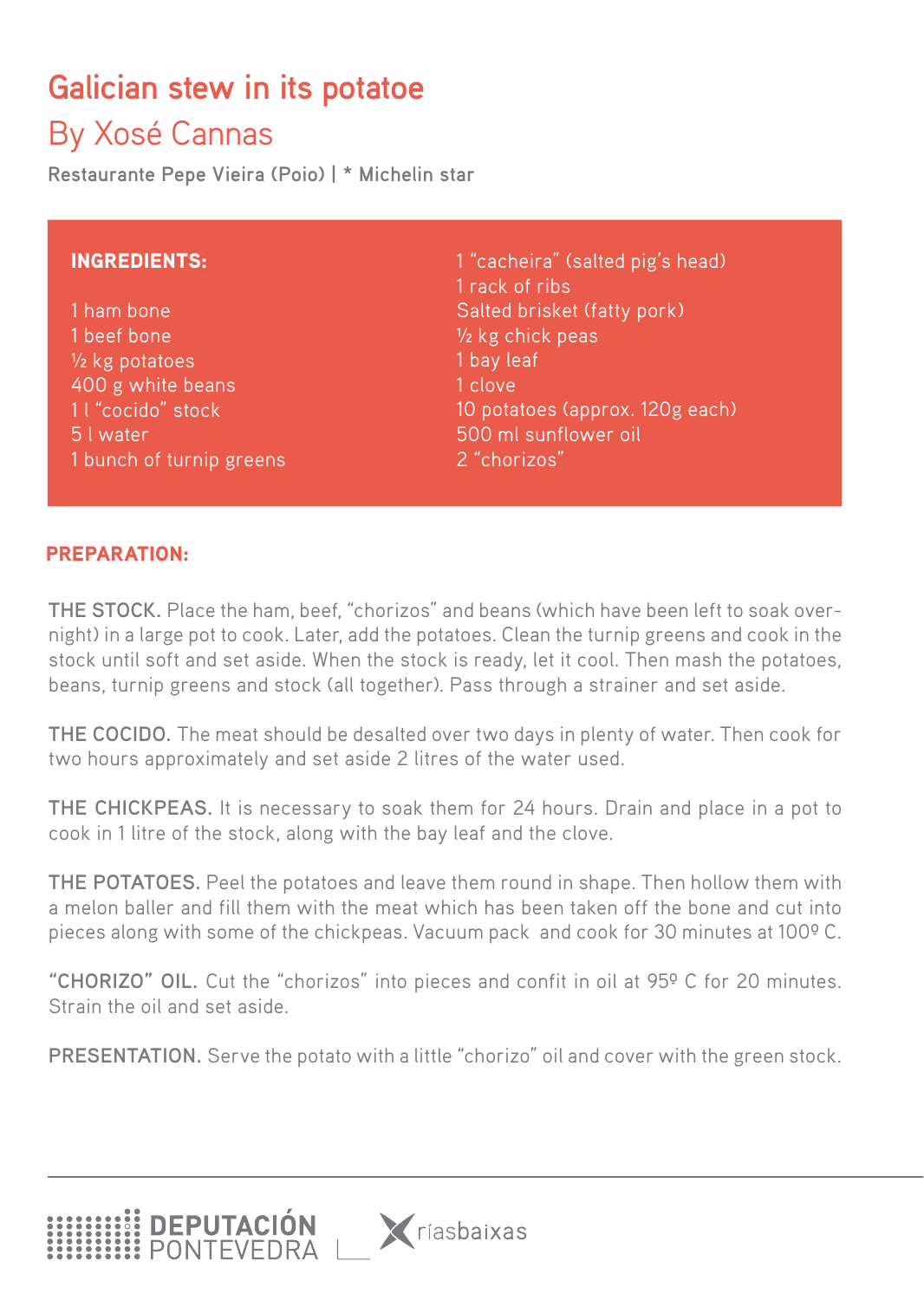# **Marinated scallops on guacamole and their coral**  By Pepe Solla

**Restaurante Casa Solla (Poio) | \* Michelin star**

#### INGREDIENTS:

12 large scallops 1 spring onion 1 guacamole 1 medium size tomato ¼ spring onion 1 pickled jalapeño pepper Juice of two limes

3 sprigs of coriander Scallop coral Fish stock Citrus fruit: lemon, lime, grapefruit Fresh ginger Extra virgin oil Salt and sugar

#### PREPARATION:

**THE SCALLOPS.** Clean and set aside the coral. Cut each of the scallops into pieces, mix the salt and sugar in the ratio of 2 to 1, squeeze 1 lime, 1 lemon and  $\frac{1}{2}$  a grapefruit, grate a little ginger and marinate the scallops for approximately 10 minutes. Then rinse and dry.

**THE GUACAMOLE.** Peel the tomato, dice along with the avocado, chop the onion, coriander and pepper with a brunoise cut, mix it all together and grind in a mortar and pestle. Dress with the juice and a little of the pickled vinegar and adjust the salt. Set aside.

**THE CORAL.** Heat the stock and place the coral in it, bring to the boil and mash. Add salt and strain. Leave to cool.

**THE SPRING ONION.** Cut the onion and roast at a high temperature. When it is golden, add water. Leave it to cook, then mash until it reaches a glazed texture. Adjust the salt, strain and set aside.

**PRESENTATION.** Draw a coral tear on a plate. Place the guacamole in the tear, then add the marinated scallop and the roasted onion juice.